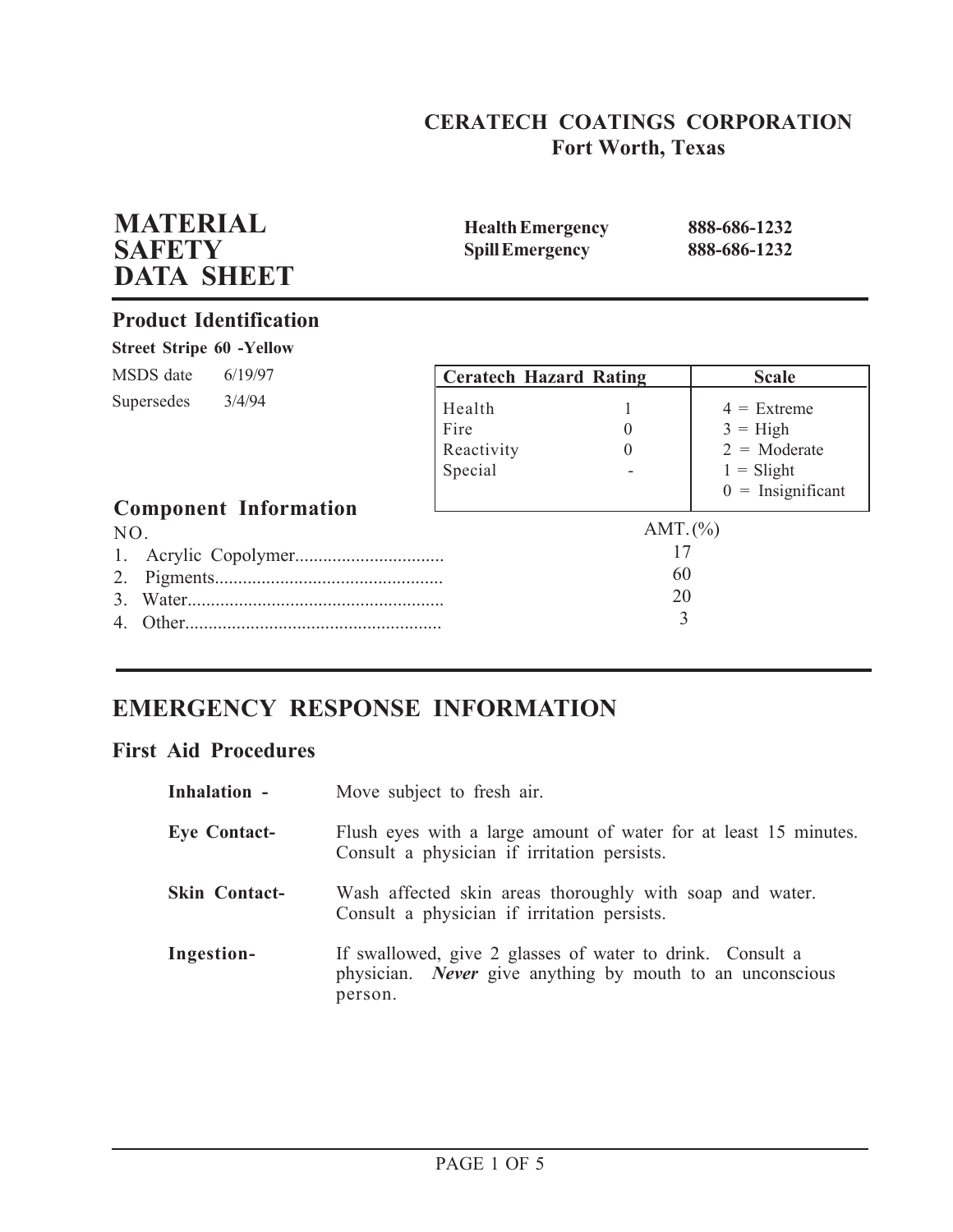## **SPILL OR LEAK HANDLING INFORMATION**

- **Personal Protection -** Appropriate protective equipment must be worn when handling a spill of this material. See the **PERSONAL PROTECTION MEASURES** Section for recommendations. If exposed to material during clean-up operations, see the **FIRST AID PROCEDURES** Section for actions to follow.
- **Procedures -** Keep spectators away. Floor may be slippery; use care to avoid falling. Contain spills immediately with inert materials (e.g. sand, earth). Transfer liquids and solid diking material to separate suitable containers for recovery or disposal. **CAUTION:** Keep spills and cleaning runoff out of municipal sewers and open bodies of water.

# **HAZARD INFORMATION**

*The health effects of this product have not been tested. The following information is based on the hazards of its components.*

### **HEALTH EFFECTS FROM OVEREXPOSURE**

| <b>Primary Routes of Exposure-</b>   | Inhalation<br>Eye Contact<br><b>Skin Contact</b>                                                                      |
|--------------------------------------|-----------------------------------------------------------------------------------------------------------------------|
| <b>Inhalation-</b>                   | Inhalation of vapor or mist can cause the following: headache<br>- nausea - irritation of nose, throat and lungs.     |
| <b>Eye Contact-</b>                  | Direct contact with material can cause the following: slight<br>irritation.                                           |
| <b>Skin Contact-</b>                 | Prolonged or repeated skin contact can cause the following:<br>slight skin irritation.                                |
| <b>FIRE AND EXPLOSIVE PROPERTIES</b> |                                                                                                                       |
|                                      | Auto-ignition temperatureNot Applicable<br>Lower explosive limitNot Applicable<br>Upper Explosive limitNot Applicable |
| <b>REACTIVITY INFORMATION</b>        |                                                                                                                       |
| <b>Instability-</b>                  | This material is considered stable. Thermal Decomposition is<br>dependent on time and temperature.                    |
| <b>Hazardous Polymerization-</b>     | Product will not undergo polymerization.                                                                              |
| Incompatibility-                     | This product should not come in contact with solvent borne<br>materials.                                              |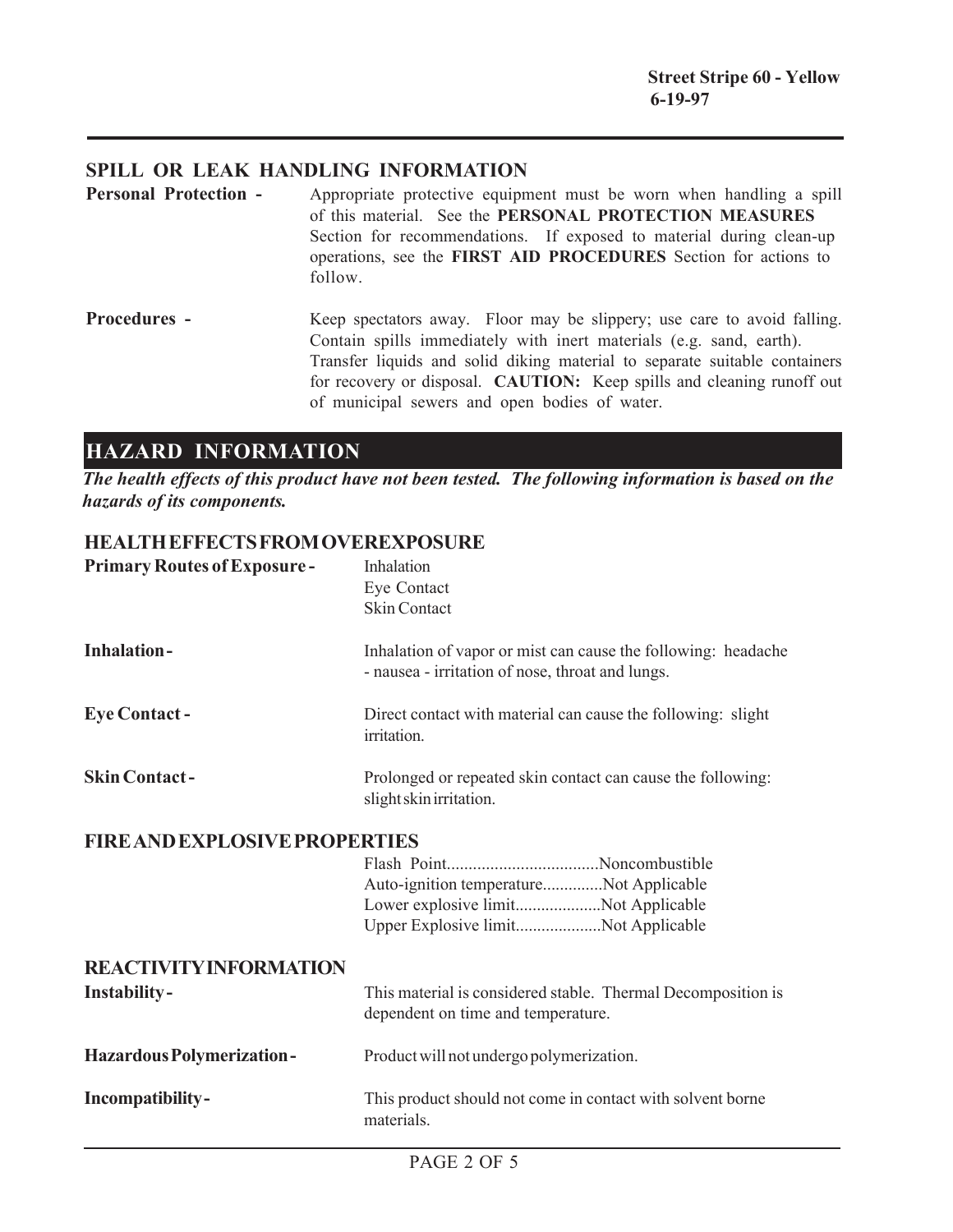# **ACCIDENT PREVENTION INFORMATION COMPONENT EXPOSURE INFORMATION**

#### **Component Information**

| N <sub>0</sub>       | Amt. $(\% )$ |
|----------------------|--------------|
| 1. Acrylic copolymer |              |
|                      | 60           |
|                      | 20           |
|                      |              |

### **EXPOSURE LIMIT INFORMATION**

| Component                 | <b>CERATECH</b> | <b>OSHA</b> | <b>ACGIH</b> |
|---------------------------|-----------------|-------------|--------------|
| <sup>I</sup> Jnits<br>No. | TWA STEL        | TWA STEL    | TWA STEL     |
|                           | none            | none        | none         |
|                           | none            | none        | none         |
| ۷.                        | none            | none        | none         |
|                           | none            | none        | none         |
|                           | none            | none        | none         |
|                           | none            | none        | none         |
| 14.                       | none            | none        | none         |
|                           | none            | none        | none         |

### **PERSONAL PROTECTION MEASURES**

| <b>Respiratory Protection -</b>  | None required under normal operating conditions. When mist<br>occurs during spraying operations, wear a MSHA/NIOSH -<br>approved (or equivalent) disposable half-mask dust/mist respi-<br>rator.                |
|----------------------------------|-----------------------------------------------------------------------------------------------------------------------------------------------------------------------------------------------------------------|
| <b>Eye Protection -</b>          | Use chemical splash goggles (ANSI Z87.1 or approved equiva-<br>lent).                                                                                                                                           |
| <b>Hand Protection -</b>         | The glove(s) listed below may provide protection against perme-<br>ation. Gloves of other chemically resistant materials may not<br>provide adequate protection: Neoprene, Butyl Rubber or Natu-<br>ral Rubber. |
| STORAGE AND HANDLING INFORMATION |                                                                                                                                                                                                                 |

**Storage Conditions -** Keep from freezing; material may coagulate. The minimum recommended storage temperature for this material is 1°C/34°F. The maximum temperature for this material is 49°C/120°F.

#### **Handling Procedures** - Monomer vapors can be evolved when material is heated during processing operations. See FACILITY CONTROL MEASURES Section for types of ventilation required.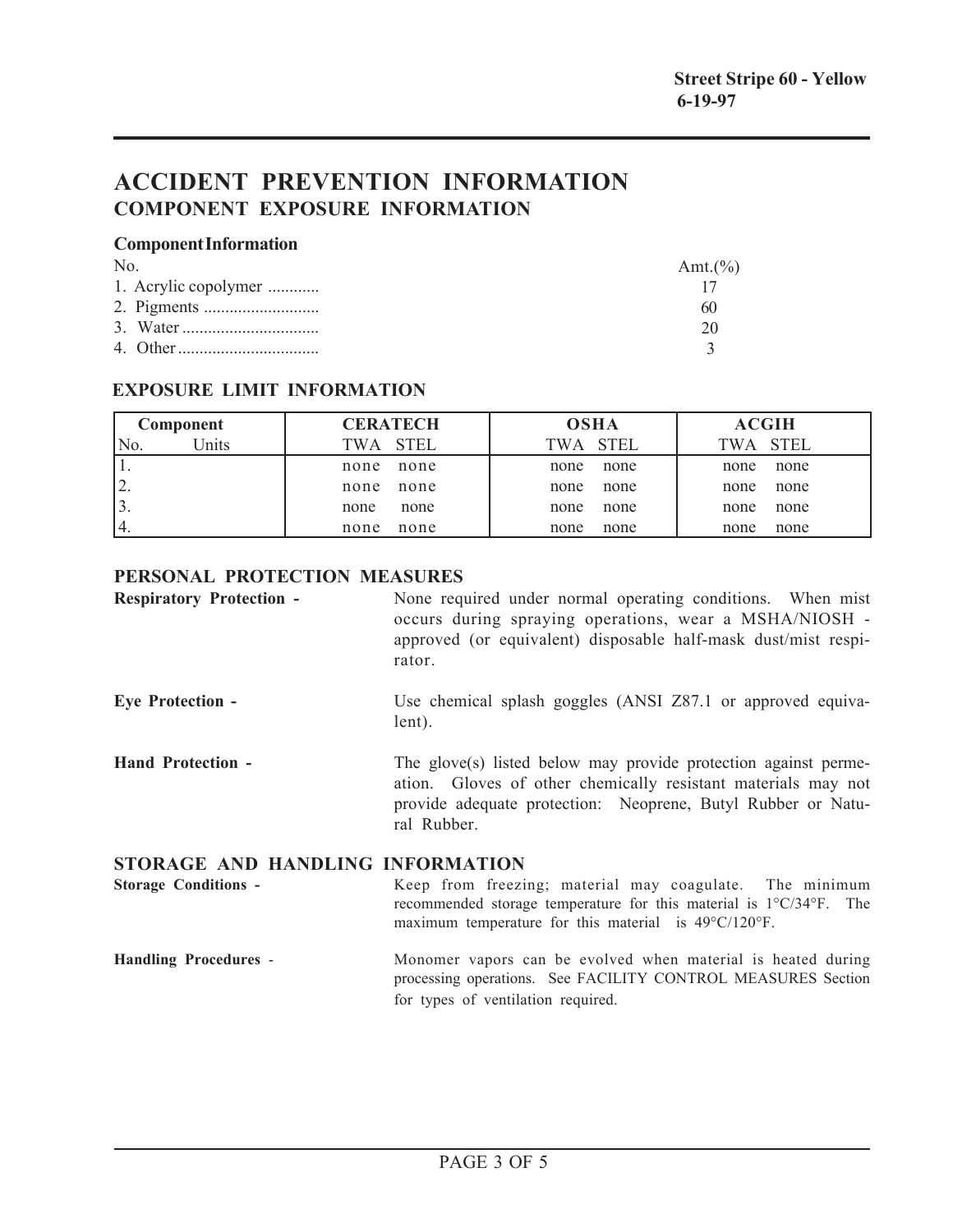## **SUPPLEMENTAL INFORMATION TYPICAL PHYSICAL PROPERTIES**

| Specific Gravity (Water=1)>1 |  |
|------------------------------|--|
|                              |  |
|                              |  |
|                              |  |
|                              |  |
|                              |  |
|                              |  |
|                              |  |

### **TOXICITY INFORMATION**

**Acute Data -** The information shown in the HEALTH EFFECTS FROM OVEREXPOSURE Section is based on the toxicity profiles for a number of acrylic emulsions that are compositionally similar to this product. Typical data are:

> Oral LD50 - rat: > 5000 mg/kg Dermal LD50 - rabbit: > 5000 mg/kg Skin Irritation - rabbit: Practically non-irritating Eye Irritation - rabbit: Inconsequential irritation

#### **WASTE DISPOSAL**

Procedure - Coagulate the emulsion by the stepwise addition of ferric chloride and lime. Remove the clear supernatant and flush to a chemical sewer. Incinerate liquid and contaminated solids in accordance with local, state, and federal regulations.

## **REGULATORY INFORMATION WORKPLACE CLASSIFICATIONS**

None of the compounds used in this product is listed as a potential carcinogen by OSHA. This product is considered non-hazardous under the OSHA Hazard Communication Standard (29CFR 1910.1200). This product is not a 'controlled product' under the Canadian Workplace Hazardous Materials Information System (**WHMIS**).

### **TRANSPORTATION CLASSIFICATION**

US DOT Hazard Class..................NONREGULATED